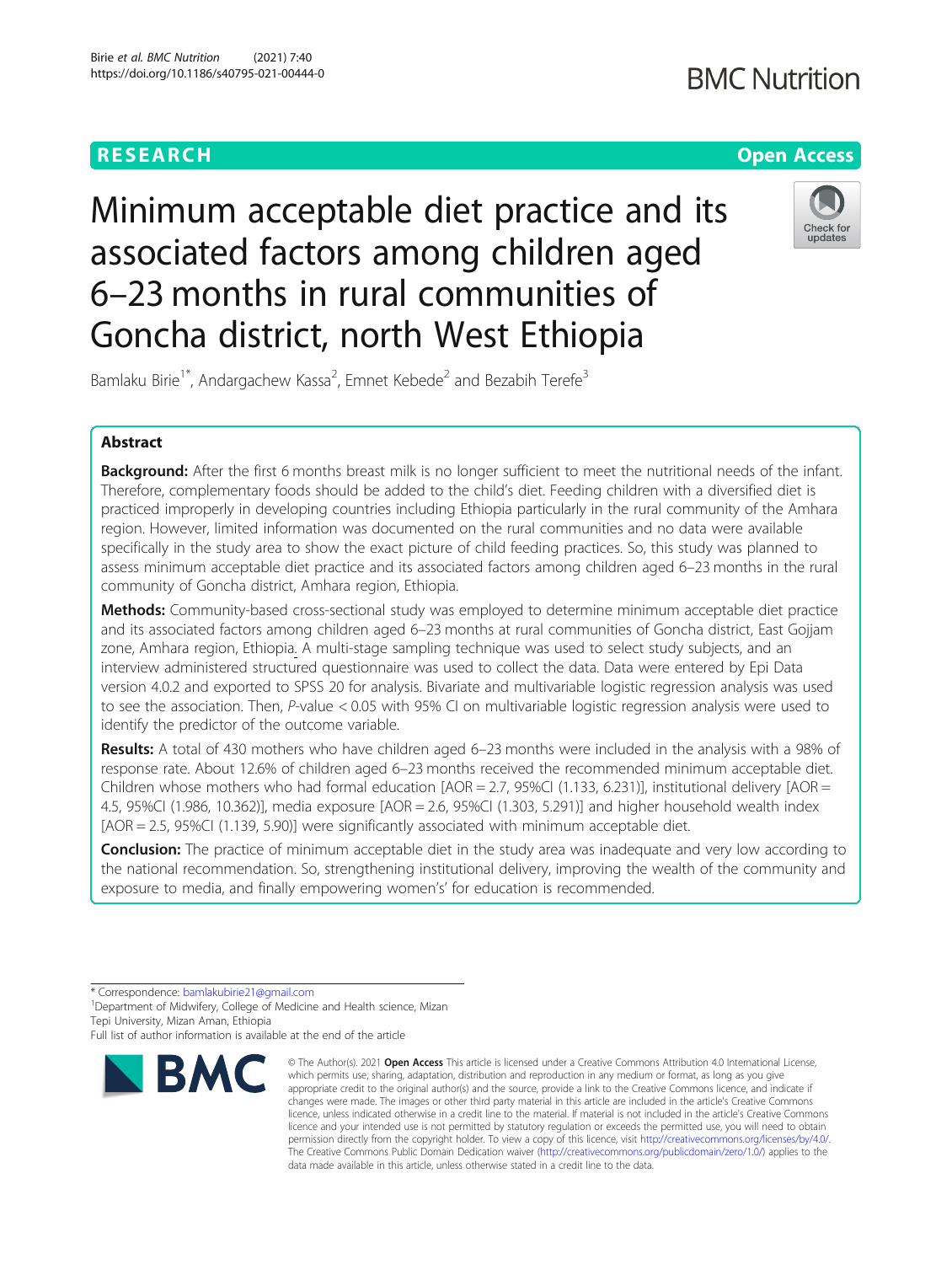# Introduction

Sufficient nutrition in the earlier months of life is key to health and growth, and its importance goes throughout life [[1\]](#page-8-0). Later six months breast milk is no longer adequate to meet the nutritional needs of the infant. Therefore, additional foods should be introduced to the child's diet, which is the transition from exclusive breastfeeding to family foods. This is the most critical period because children are most susceptible to malnutrition during this transition [[2\]](#page-8-0).

A minimum acceptable diet (MAD) is an indicator for evaluating child feeding practices presented via World Health Organization. It is a combination of the minimum dietary diversity and minimum meal frequency [\[3](#page-8-0)]. Infants and young children should have a minimum acceptable diet (MAD) to ensure appropriate growth and development, otherwise, they are vulnerable to undernutrition especially stunting and micronutrient deficiencies, and increased morbidity and mortality [\[1](#page-8-0), [4\]](#page-8-0). In addition to a lack of adequate and balanced diet, several people are attacked by diseases that occur due to proteinenergy malnutrition and due to lack of diseaseprotecting foods. Children, pregnant women, and lactating mothers are most vulnerable to this problem [\[5](#page-8-0)].

Also, it is known that nutrition is one of the vital preconditions for achieving sustainable development goals because, from 17 SDGs, the first three icons are directly related to nutrition [\[6](#page-8-0)].

Although Ethiopia is a manufacturer of a diversity of agricultural products, still the countries are known in the world with the highest number of malnourished populations. Malnutrition is primarily seen among rural residents and the prevalence among children was 48.5% [[7\]](#page-8-0). The Ethiopian government has been tried to improve child feeding practices by implementing the national nutrition program of child feeding practices and a multi-sectoral plan of nutrition intervention to end child undernutrition in Ethiopia by 2030 [\[8](#page-8-0)]. Despite this, the progress was not satisfactory, particularly the national prevalence of MAD practice was 7%. The burden is higher in rural areas and significant variation also exists between regions. Children in urban areas (19%) are more likely to feed than those in rural areas (6%) and the proportion of children who receive the minimum acceptable diet is highest (27%) in Addis Ababa and lowest (2%) in Amara region [\[2](#page-8-0), [9](#page-8-0)].

Even though studies were conducted about the determinants of the optimal complementary feeding practices in Ethiopia, however, inadequate efficient information was documented about minimum acceptable diet practice and its associated factors independently and most of the studies were not representative especially for rural communities. Also, as far as the researcher's knowledge is concerned, no documented data were accessible specifically in the study area. Therefore, this study was planned to assess minimum acceptable diet practice and its associated factors among children aged between 6 and 23 months in rural communities of Goncha district, Amhara region, Ethiopia during the year 2020. Finally, the findings of this study will help to identify high-risk groups in the formulation of appropriate complementary feeding interventions.

# **Methods**

#### Study area and period

A community-based cross-sectional study was employed from June 15 to July 152,020 in rural communities of Goncha district, which is located in East Gojjam Zone, Amhara region, Ethiopia. The woreda (administrative division in Ethiopia) is located 154 km East of Bihar Dar, the capital city of the Amhara region, and 335 km far from the Northwest of Addis Ababa. This woreda is administratively structured by 43 Keble's (lowest administrative division in Ethiopia) 41 rural and 2 urban Keble's. Of these rural Keble's 12 are lowlands and 29 are highlands. Almost all of the district's population consists of subsistence farmers heavily depending on rains for their agriculture. The district is one of the areas in the region, known to experience chronic food insecurity due to variable rainfall pattern, and the population especially who are resided in lowland Keble's are users of government safety net program. In the woreda, there are 8 governmental health centers with the ratio of one health center to five Keble's and 43 health posts. Goncha woreda is settled by total populations of 210,423, of these 108,909 are females and 42,569 are in the reproductive age group (15–49). Out of the total population 28, 491 are underfive children's and 10,626 (5% of the total population) are infants and young children aged 6–23 months (Goncha woreda health office annual report, 2012 E.C).

#### Study participants

Children aged 6–23 months with mothers who are residents of the selected Keble's at least 6 months and available during the data collection period were included. Children of mothers who were seriously ill during the data collection period and children having acute illness and other conditions which disturb appetite during the survey (determined by respondents' self-report and by observation) were excluded.

#### Sample size determination

The sample required for this study was calculated using single population proportion formula; by considering the following assumptions:  $Z =$  standard normal distribution  $(Z = 1.96)$  with a confidence interval of 95%,  $p = 8.6\%$ taken from a proportion of MAD in Dembecha district [[10\]](#page-8-0),  $d =$  tolerable margin of error (d) =0.038, by adding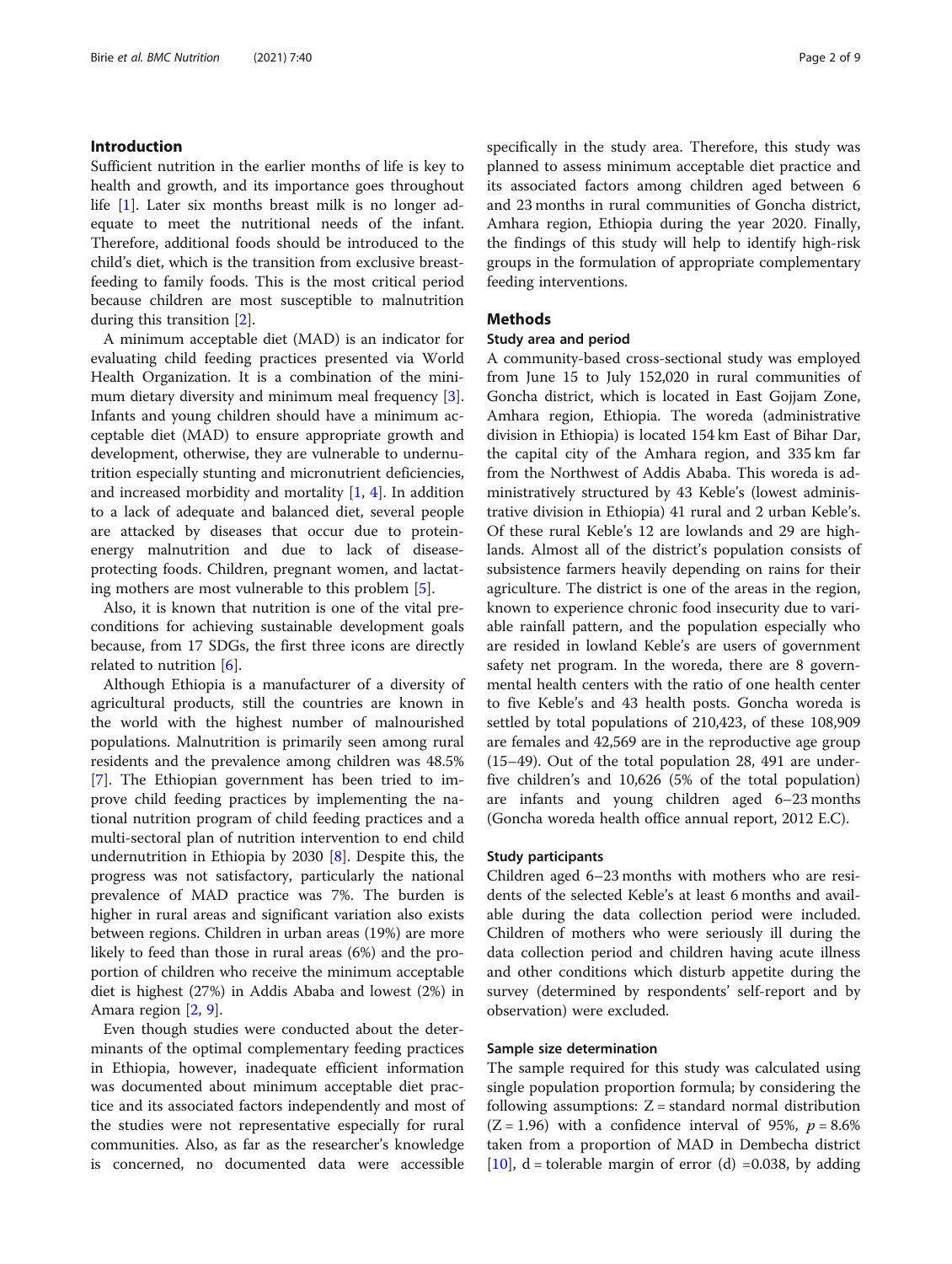2 design effect and 5% non-response rate, the total sample size required for this study was = 439. To ensure the adequacy of sample size, Epi info was used to calculate sample size for factors associated with minimum acceptable diet.

# Sampling procedure

A multi-stage sampling technique was used to select the study subjects. First total rural Keble's in Goncha district were stratified into highland (dega) and lowlands (kola) based on their predominating agroecological characteristics (classification obtained from Goncha woreda health office). Second, from the two strata, 8 from 29 highland Keble's and 4 from 12 lowlands Keble's were selected by using the lottery method. Then, the total sample size was allocated proportionally and sampling interval- "K" was

determined. Finally, 439 children aged 6–23 months were selected by using a systematic sampling method based on the sampling frame obtained from Health Extension Worker's (HEW's) record. After randomly identified the first child, we preceded the second child every 4 intervals (Fig. 1).

#### Dependent variable

Minimum acceptable diet.

# Operational definitions Minimum acceptable diet

Proportion of children's aged 6–23 month who had at least minimum meal frequency and minimum diversified diet during the previous day  $[11]$  $[11]$ .

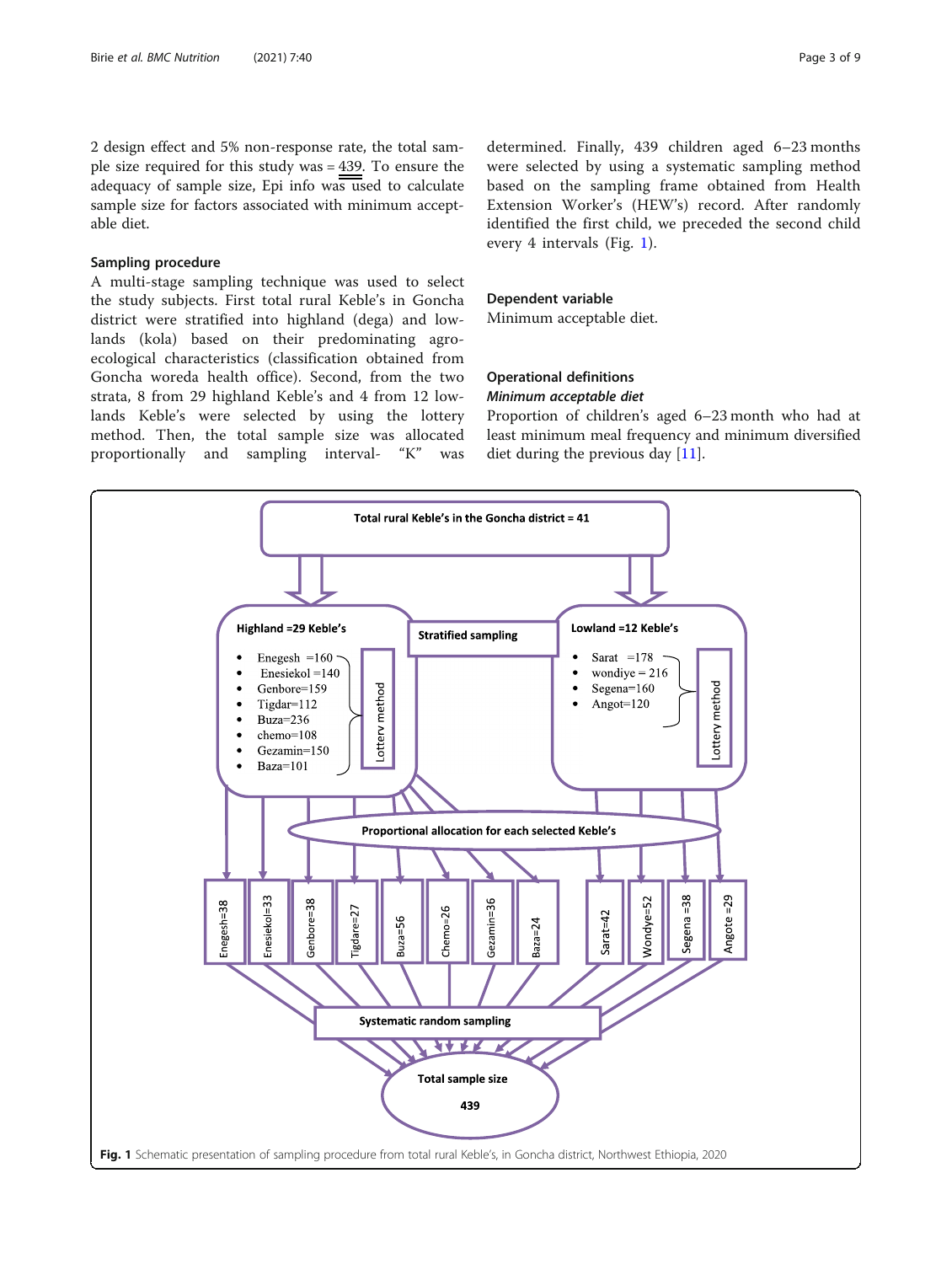#### Minimum meal frequency

Proportion of breastfeeding and non-breastfeeding children aged 6–23 months who receive soft, solid, and semi-solid foods (but also including milk feeds for nonbreast feed children) in the last 24 h. Breastfeed infants aged 6–8 months 2 times in the last 24 h; breastfeed infants and young children aged 9–23 months 3 times in the last 24 h. For non-breastfeeding infants and young children aged 6–23 months at least 4 times in the last 24 h [[3\]](#page-8-0).

#### Minimum dietary diversity

Proportion of children aged 6–23 months who receive five or more food groups out of the eight food groups in the last 24 h. These foods groups used for this indicator are breast milk, grains, roots and tubers; legumes and nuts; dairy products (milk, yogurt); Flesh foods (meat, fish, poultry, and liver/organ meats); eggs; vitamin Arich fruits and vegetables; and other fruits and vegetables. Quality and quantity of any amount from those groups can be considered as sufficient to count [\[11](#page-8-0)].

#### Maternal knowledge on IYCF practice

Knowledge of mothers on infant and child feeding practice was measured based on ten knowledge questions. Each correct answer (yes) earned one point, and any wrong answer (no) got zero. The calculated knowledge score ranged from 0 to 10 points. Those who score above the mean  $(5.7 \pm 2.6 \text{ standard deviations})$  was categorized as knowledgeable and those who score below the mean was categorized as not knowledgeable [[12\]](#page-8-0).

### Exposure to media

Media exposure was categorized as satisfactory or unsatisfactory. Mothers who listen to the radio, or watched television at least once a week was satisfactory media exposure, and otherwise unsatisfactory [\[13\]](#page-8-0).

#### Data collection and quality control

Primary data was collected using intervieweradministered and structured questionnaires from selected children of mothers through a face-to-face interview. 8 data collectors and 2 supervisors have participated in the survey. Questionnaires were prepared in English and were translated into the local language (Amharic), and again it was translated back into English to keep its consistency. Data collectors were trained for one day before the data collection period. The collected data was checked regularly by supervisors and principal investigators for its completeness and consistency.

#### Data processing and analysis

Data were entered by using Epi Data entry client version 4.0.2 and exported to SPSS 20 statistical package for analysis. Data cleaning was performed to check for consistencies and values. Dietary diversity score was computed out of eight from eight food groups, and household economic status was measured by constructing wealth index through principal component analysis (PCA) and ranked as low, middle, and high wealth index. Tables and graphs were used for data presentation. Bivariate logistic regression analysis was done to see the association of independent variables on the dichotomous outcome variable. To control the effect of potential confounders and to identify the independent effect of the explanatory variable on the minimum acceptable diet, variables with a  $p$ -value less than 0.25 in bivariate logistic regression were considered as a candidate for multivariable logistic regression analysis. Before going on multivariable logistic regression analysis multicollinearity was checked by co-linearity diagnostic tests and variables with variance inflation factor (VIF} less than ten, and variables that fulfill sample size assumptions were entered into the model. At this level, model fitness was checked with Hosmer and Lemeshow goodness of fit at a *p*-value  $\geq$  of 0.05. Finally, variables with a p-value less than 0.05 and 95% CI were considered as the predictive for the outcome variable. The strength of associations and statistical significances between independent variables and outcome variables were expressed using OR and 95% confidence interval respectively.

### Result

#### Socio-demographic characteristics

Among a total of 439 sampled subjects, 430 children aged between 6 and 23 months with mothers were enrolled in the study making a response rate of 98%. Among children aged 6–23 months, 217 (50.5%) were females and 167(38.8%) were categorized in the age group between 18 and 23 months. The mean age of children was  $15.3 \pm 5.4$  (SD) months, and half of the children aged 6–23 months were in the birth order of second to fourth 218(50.7%). Concerning the educational status of children's parents, About 283 (65.8%) and 262(60.9%) of mothers and fathers had no formal education respectively. From total children parents, about three fourth 320 (74.4%) of fathers were farmers followed by merchants 56(13.0%). (Table [1](#page-4-0)).

# Maternal and child health care utilization

During the pregnancy of sampled child, less than half 181(42.1%) of mother attended four and above times antenatal care visits, and more than half 262(60.9%) of mothers did not utilize postnatal care service. Out of the total children aged 6–23 months, the majority (60.5%) of children were delivered at home, and about a quarter 113(26.3%) of children aged 6–23 months did not start vaccination. Nearly all, 426(99.1%) of children aged 6–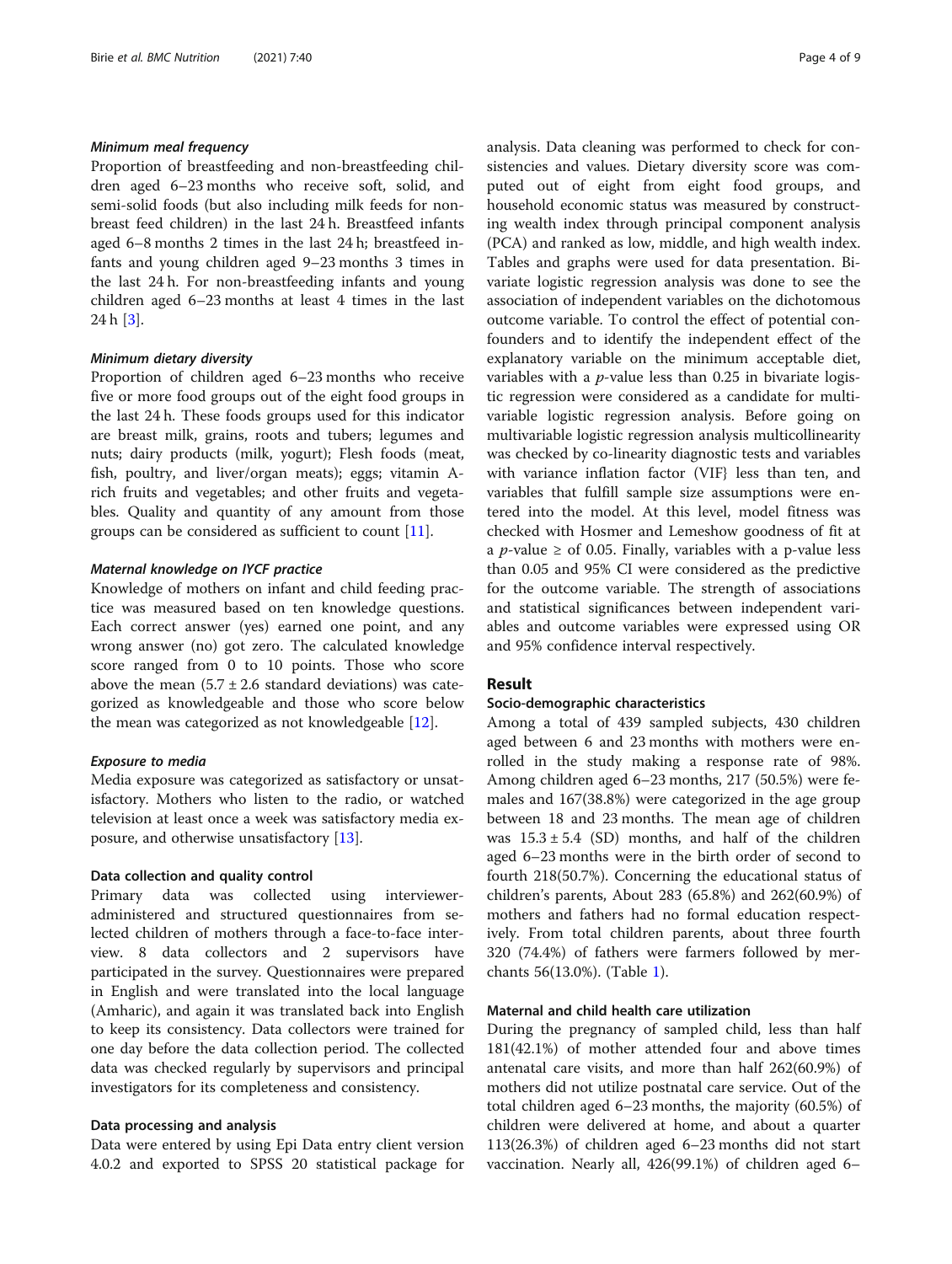| Characteristics        | Category            | Frequency(n) | Percentage (%) |
|------------------------|---------------------|--------------|----------------|
| Mother age (years)     | $15 - 24$           | 121          | 28.1           |
|                        | $25 - 34$           | 206          | 47.9           |
|                        | $35 - 49$           | 103          | 24.0           |
| Marital status         | Married             | 365          | 84.9           |
|                        | Divorced            | 28           | 6.5            |
|                        | Single              | 25           | 5.8            |
|                        | Other <sup>a</sup>  | 12           | 2.8            |
| Mother education       | No formal education | 283          | 65.8           |
|                        | Formal education    | 147          | 34.2           |
| Father education       | No formal education | 262          | 60.9           |
|                        | Formal education    | 168          | 39.1           |
| Mother Occupation      | Farmer              | 173          | 40.2           |
|                        | Housewife           | 182          | 42.3           |
|                        | Merchant            | 56           | 13.0           |
|                        | Otherb              | 19           | 4.5            |
| Father Occupation      | Farmer              | 320          | 74.4           |
|                        | Merchant            | 56           | 13.0           |
|                        | Employee            | 40           | 9.3            |
|                        | Other <sup>c</sup>  | 14           | 3.3            |
| Sex of a child         | Male                | 213          | 49.5           |
|                        | Female              | 217          | 50.5           |
| Age of child in month  | $6 - 11$            | 123          | 28.6           |
|                        | $12 - 17$           | 142          | 33.0           |
|                        | $18 - 23$           | 165          | 38.4           |
| Birth order of a child | First               | 132          | 30.7           |
|                        | Second to fourth    | 218          | 50.7           |
|                        | Above fourth        | 80           | 18.6           |
| Agroecology            | Dega                | 230          | 53.5           |
|                        | Kola                | 200          | 46.5           |

<span id="page-4-0"></span>**Table 1** Parental level socio-demographic characteristics of children aged 6–23 months, Goncha, Northwest Ethiopia, 2020 ( $n = 430$ )

<sup>a</sup>died/separated, <sup>b</sup>labor work/no current work/employer, <sup>c</sup>labor work/no current work

23 months were breastfed at the time of data collection, and around one-third, 148(34.4%) of 6–23 month aged children were started complementary food after six months. Greater than three fourth, 341(79.3%) of children did not receive monthly growth monitoring and promotion service. (Table [2](#page-5-0)).

# Mothers knowledge on child feeding practice and household level related characteristics

Concerning the knowledge of mothers on infant and young child feeding practice, greater than half, 253(58.8%) of mothers were knowledgeable. Out of the total study participants, one-third 138(32.1%) of children were living in houses where family members greater than five. Of the mothers of children aged 6–23 months, two-thirds 284(66%) of mothers participated in the household decision, and about one-third 140(32.6%) of mothers had satisfactory media exposure (see Table [3\)](#page-5-0).

## Minimum acceptable diet practice

From total children aged 6–23 months, about 54(12.6%) of children meet the recommended minimum acceptable diet.

#### Factors influencing minimum acceptable diet practice

To identify factors associated with minimum acceptable diet practice, bivariate and multivariable logistic regression analyses were done. On binary logistic regression analysis variables with  $p$ -value, less than 0.25 were considered as a candidate for multivariable logistic regression analysis. Finally, variables with a p-value less than 0.05 and 95% CI i.e. mother education, place of delivery,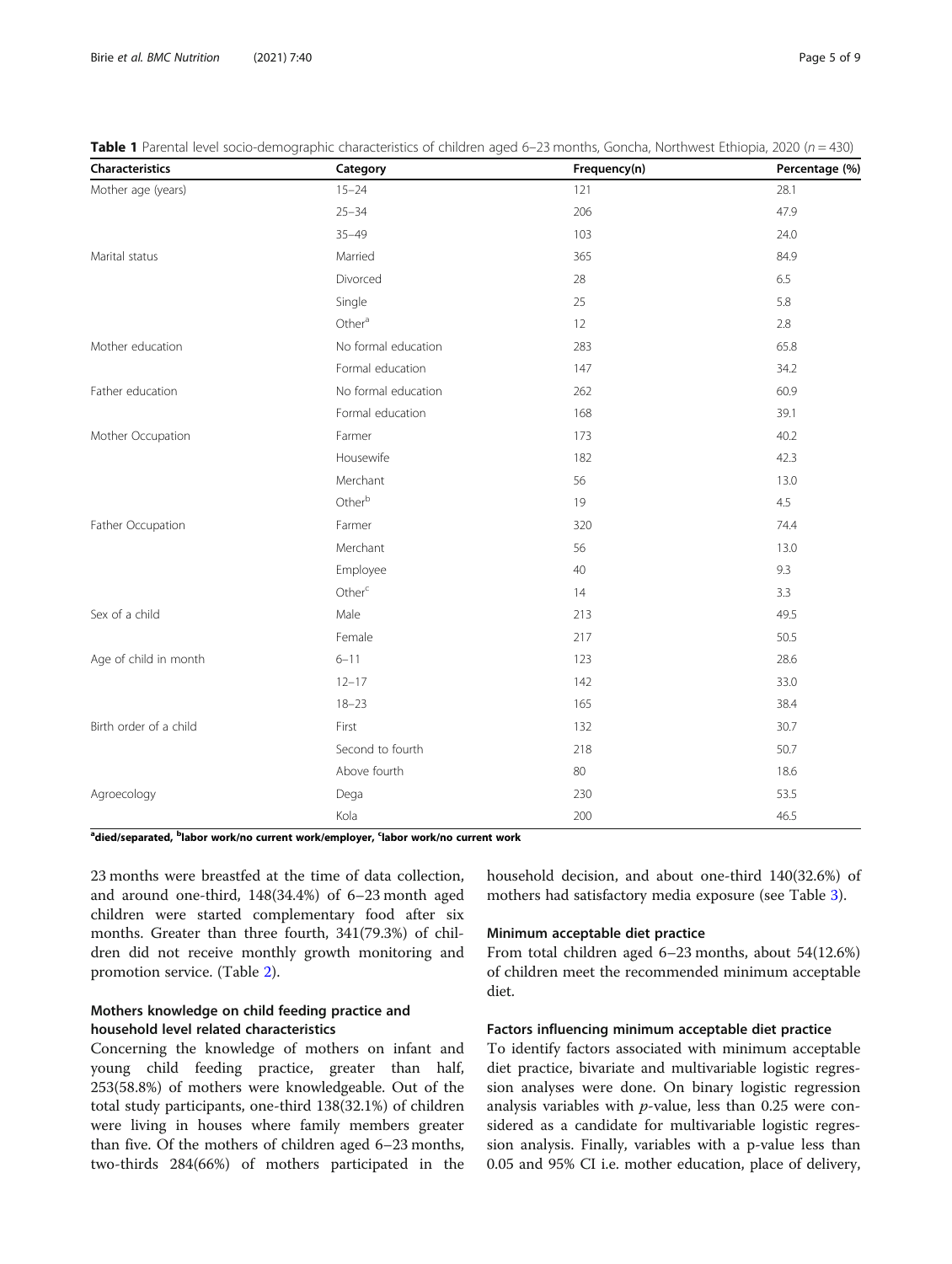<span id="page-5-0"></span>Table 2 Maternal and child healthcare-related characteristics of children aged 6–23 month, Goncha, Northwest Ethiopia, 2020  $(n = 430)$ 

| <b>Characteristics</b>                  | Frequency(n) | Percentage (%) |  |
|-----------------------------------------|--------------|----------------|--|
| Antenatal service                       |              |                |  |
| Fourth and above visit                  | 181          | 42.1           |  |
| One to three visit                      | 117          | 27.2           |  |
| No visit                                | 132          | 30.7           |  |
| Place of delivery                       |              |                |  |
| Home                                    | 260          | 60.5           |  |
| Health facility                         | 170          | 39.5           |  |
| Post natal care                         |              |                |  |
| Within 7 day                            | 44           | 10.2           |  |
| After 7 days                            | 124          | 28.9           |  |
| No visit                                | 262          | 60.9           |  |
| Pre lacteal feeding                     |              |                |  |
| Yes                                     | 207          | 48.1           |  |
| <b>No</b>                               | 223          | 51.9           |  |
| Vaccination status                      |              |                |  |
| Vaccinated/started                      | 317          | 73.7           |  |
| Not started                             | 113          | 26.3           |  |
| first, breastfeed for a child           |              |                |  |
| Within 1 h                              | 156          | 36.3           |  |
| After 1 h                               | 274          | 63.7           |  |
| Current Brest feeding status            |              |                |  |
| Breastfeeding                           | 426          | 99.1           |  |
| Not breastfeeding                       | 4            | .9             |  |
| Time of starting complementary food     |              |                |  |
| Before 6 months after delivery          | 87           | 20.2           |  |
| At 6 months                             | 147          | 34.2           |  |
| After 6 months                          | 148          | 34.4           |  |
| I do not know                           | 48           | 11.2           |  |
| Growth monitoring and promotion service |              |                |  |
| No                                      | 341          | 79.3           |  |
| Yes                                     | 89           | 20.7           |  |

exposure to media, and wealth index were found to be the potential predictors of meeting minimum acceptable diet (See Table [4\)](#page-6-0).

# **Discussion**

The finding of this study revealed that 12.6% with 95% CI (9.5, 15.7) of children aged 6–23 months were received the recommended minimum acceptable diet. This was higher compared to a study conducted in Northwest Ethiopia, Dembecha (8.6%) [\[10](#page-8-0)]. The variation might be due to the different study periods. The above study was conducted in populations where only orthodox religion followers during the fasting season in which feeding

Table 3 maternal/caregiver knowledge on child feeding and household level related characteristics of children aged 6–23 months, Goncha, Northwest Ethiopia, 2020 ( $n = 430$ )

| <b>Characteristics</b>                       | Frequency(n) | Percentage (%) |  |
|----------------------------------------------|--------------|----------------|--|
| Maternal knowledge of IYCF                   |              |                |  |
| Knowledgeable                                | 253          | 58.8           |  |
| Not knowledgeable                            | 177          | 41.2           |  |
| Family size                                  |              |                |  |
| > 5                                          | 138          | 32.1           |  |
| $\leq$ = 5                                   | 292          | 67.9           |  |
| No of under-five children within a household |              |                |  |
| Two and above                                | 150          | 34.9           |  |
| One                                          | 280          | 65.1           |  |
| Media exposure                               |              |                |  |
| Unsatisfactory                               | 290          | 67.4           |  |
| Satisfactory                                 | 140          | 32.6           |  |
| Mother participation in household decision   |              |                |  |
| Mother not involved                          | 146          | 34.0           |  |
| Mother involved                              | 284          | 66.0           |  |
| Wealth index                                 |              |                |  |
| Low                                          | 146          | 34             |  |
| Middle                                       | 142          | 33             |  |
| High                                         | 142          | 33             |  |

habits might be reduced either in food diversity, especially animal source foods, or meal frequency which underestimate the finding when compared to other periods. Also, the above study was conducted in the dry season what we call "winter" in which the nutritional availability of most fruits and vegetables might be low compared to seasons especially "summer" a period in which this study was conducted.

This finding was also higher than the EDHS report of 2016, only 7% of children aged 6–23 months received a minimum acceptable diet [\[2](#page-8-0)]. The difference might be due to EDHS were conducted on a culturally different population, which may underrate child feeding practices while this study was conducted on an almost culturally homogenous population with similar feeding practices. The results of this study were higher than studies conducted in Ethiopia multilevel analysis report of EDHS 2016 (6.1%), Malawi (8.36%), Nigeria (7.3%), and Philippines (6.7%) of children aged 6–23 months received the recommended minimum acceptable diet  $[9, 10, 14-16]$  $[9, 10, 14-16]$  $[9, 10, 14-16]$  $[9, 10, 14-16]$  $[9, 10, 14-16]$  $[9, 10, 14-16]$  $[9, 10, 14-16]$  $[9, 10, 14-16]$ . The reason for a high percentage of feeding practice in this study area might be due to variation in study design, data collection period, and nutrition education with media and health extension workers might play a major role in increasing community awareness towards appropriate child feeding practice [[17\]](#page-8-0).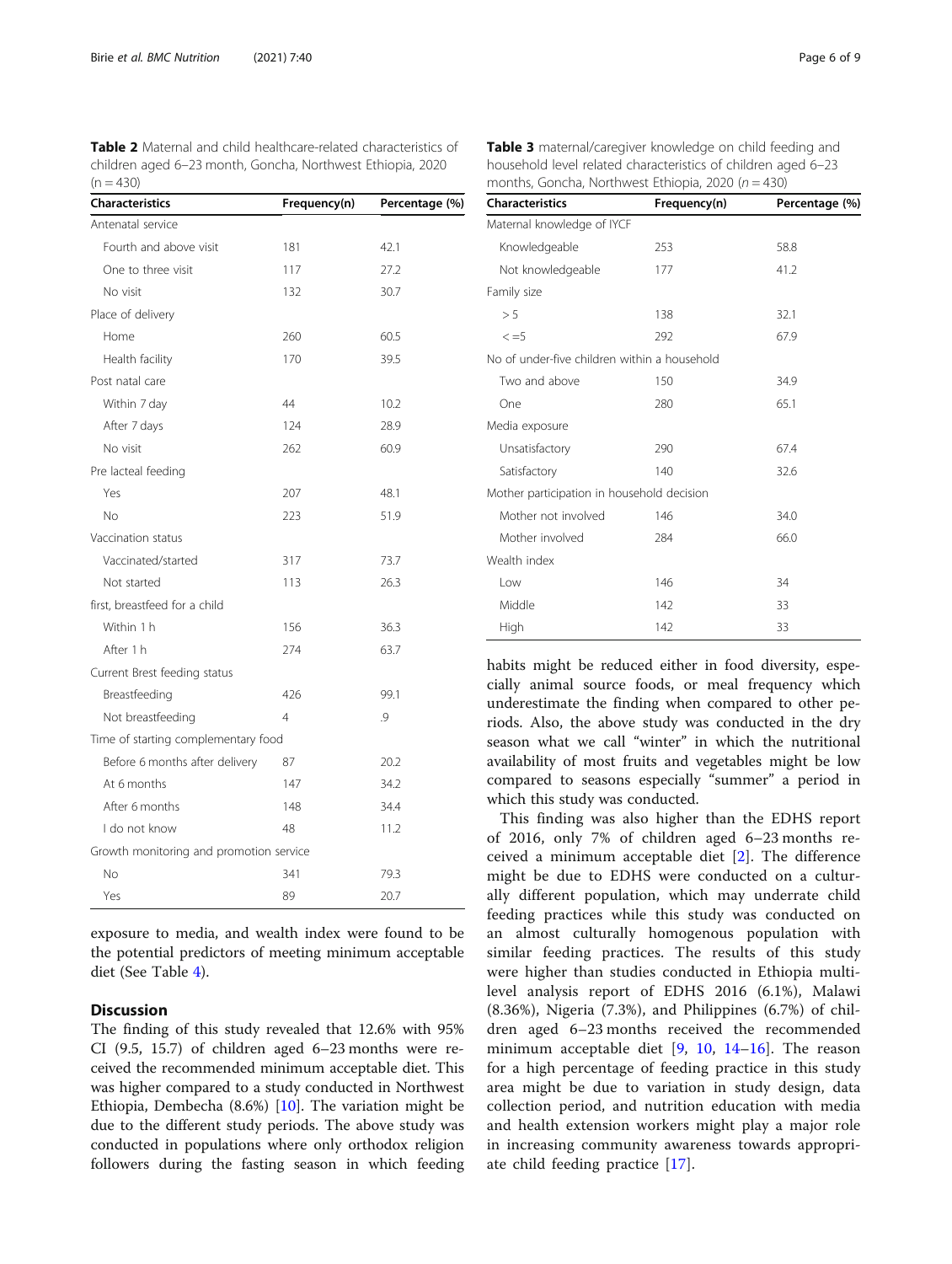<span id="page-6-0"></span>

| Table 4 Bivariate and multivariable logistic regression output showing factors associated with minimum acceptable diet practice |
|---------------------------------------------------------------------------------------------------------------------------------|
| among children's aged 6–23 months, Goncha, Northwest Ethiopia, 2020, $(n = 430)$                                                |

| Variable                              | Category            | Not meet MAD | <b>Meet MAD</b> | <b>COR (95%CI)</b>        | <b>AOR (95%CI)</b>   |
|---------------------------------------|---------------------|--------------|-----------------|---------------------------|----------------------|
|                                       |                     | N(%)         | N (%)           |                           |                      |
| Agro ecology                          | Dega                | 196 (85.2)   | 34 (14.8)       | 1.56 (0.867-2.811)        | $0.8(0.374 - 1.687)$ |
|                                       | Kola                | 180 (90)     | 20(10)          |                           |                      |
| Place of delivery                     | Home                | 249 (95.8)   | 11(4.2)         | 1                         |                      |
|                                       | Health facility     | 127(74.7)    | 43 (25.3)       | 7.6 (3.82-15.37)**        | 4.5 (1.98-10.36)**   |
| Pre lacteal fed for a child           | No                  | 188 (84.3)   | 35 (15.7)       | $\mathbf{1}$              |                      |
|                                       | Yes                 | 188 (90.8)   | 19 (9.2)        | $0.54$ (0.30-0.983)*      | 1.28 (0.618-2.664)   |
| PNC service                           | <b>No</b>           | 236 (90.1)   | 26 (9.9)        |                           |                      |
|                                       | Yes                 | 140 (83.3)   | 28 (16.7)       | 1.8 (1.023-3.221)*        | $0.7(0.329 - 1.488)$ |
| Mother education                      | No formal education | 268 (94.7)   | 15(5.3)         |                           |                      |
|                                       | Formal education    | 108 (73.5)   | 39 (26.5)       | $6.4$ $(3.41 - 12.18)$ ** | $2.7$ (1.133-6.231)* |
| Father education                      | No formal education | 245 (93.5)   | 17(6.5)         |                           |                      |
|                                       | Formal education    | 131 (78)     | 37(22)          | 4.07 (2.20-7.50)**        | $1.6(0.71 - 3.677)$  |
| Family size                           | > 5                 | 126 (91.3)   | 12(8.7)         |                           |                      |
|                                       | $\leq$ =5           | 250 (85.6)   | 42 (14.4)       | 1.76 (0.897-3.469)        | 1.4 (0.613-3.098)    |
| Decision making in household          | Mother not involved | 132 (90.4)   | 14(9.6)         | $\mathbf{1}$              |                      |
|                                       | Mother involved     | 244 (85.9)   | 40 (14.1)       | 1.54 (0.811-2.944)        | 1.2 (0.564-2.528)    |
| Exposure to media                     | Unsatisfactory      | 270 (93.1)   | 20(6.9)         | 1                         |                      |
|                                       | Satisfactory        | 106 (75.7)   | 34 (24.3)       | 4.3 (2.385-7.86)**        | 2.6 (1.303-5.29)**   |
| Knowledge of mothers on IYCF practice | Not knowledgeable   | 169 (95.5)   | 8(4.5)          | 1                         |                      |
|                                       | Knowledgeable       | 207 (81.8)   | 46 (18.2)       | 4.7 $(2.157 - 10.2)$ **   | 1.6 (0.626-3.954)    |
| Wealth index                          | Low                 | 132 (90.4)   | 14(9.6)         | 1                         |                      |
|                                       | Middle              | 130 (91.5)   | 12(8.5)         | $0.71(0.32 - 1.61)$       | $1.1(0.445 - 2.72)$  |
|                                       | High                | 114 (80.3)   | 28 (19.7)       | 2.7 (1.193-6.766)*        | 2.5 (1.139-5.90)*    |

Notice \* p-value < 0.05, \*\*p-value < 0.01, COR- crude odds ratio, AOR- adjusted odds ratio,

On the other hand, the finding of this study was lower than a study done in wolayita Sodo town (Southern Ethiopia) 21.1% of children consumed a minimum acceptable diet  $[18]$  $[18]$ . The variation might be because of different study settings and study periods; this study was conducted in the rural communities whereas the above study was conducted in urban communities, as communities from rural areas are less likely to feed a minimum acceptable diet than people residing in the urban area [[2\]](#page-8-0). Also, the difference might be due to higher noneducated mothers were participated in this study, on the contrary, higher numbers of educated participants were included in the above study. The result was also lower than the study conducted in different countries; Ghana, Uganda, and Kenya in which 29.9, 23.9, and 48.5% of children received recommended minimum acceptable diet, respectively [[19](#page-8-0)–[21\]](#page-8-0). Lower findings in this study area might be due to differences in study design, sample size, study period, and difference in socio-demographic characteristics. Also, the finding was low compared to the 2020 global nutrition report (18.9%) [[22\]](#page-8-0). The

variation might be due to difference in sample size and socio-demographic characteristics.

Mother education was significantly associated with minimum acceptable diet practice. Based on this study, mothers who had formal education were 2.7 times more likely to provide minimum acceptable diets for their children compared to mothers who had no formal education. This finding was supported by a study done in Dembecha [[10](#page-8-0)]. This might show that education enables mothers to know the benefits of the practice of child feeding and plays an important role in meeting minimum acceptable diet standards. However, this finding was not supported by the study done in North Shoa, Oromia region, and multilevel analysis report of EDHS 2016 [\[9](#page-8-0), [23](#page-8-0)].

Children born in a health facility were 4.5 times more likely to receive a minimum acceptable diet than those born at home. This result was similar to a study done in Northwest Ethiopia [\[10](#page-8-0)]. This might be due to health professional counseling on appropriate child feeding after delivery on health facility increases mothers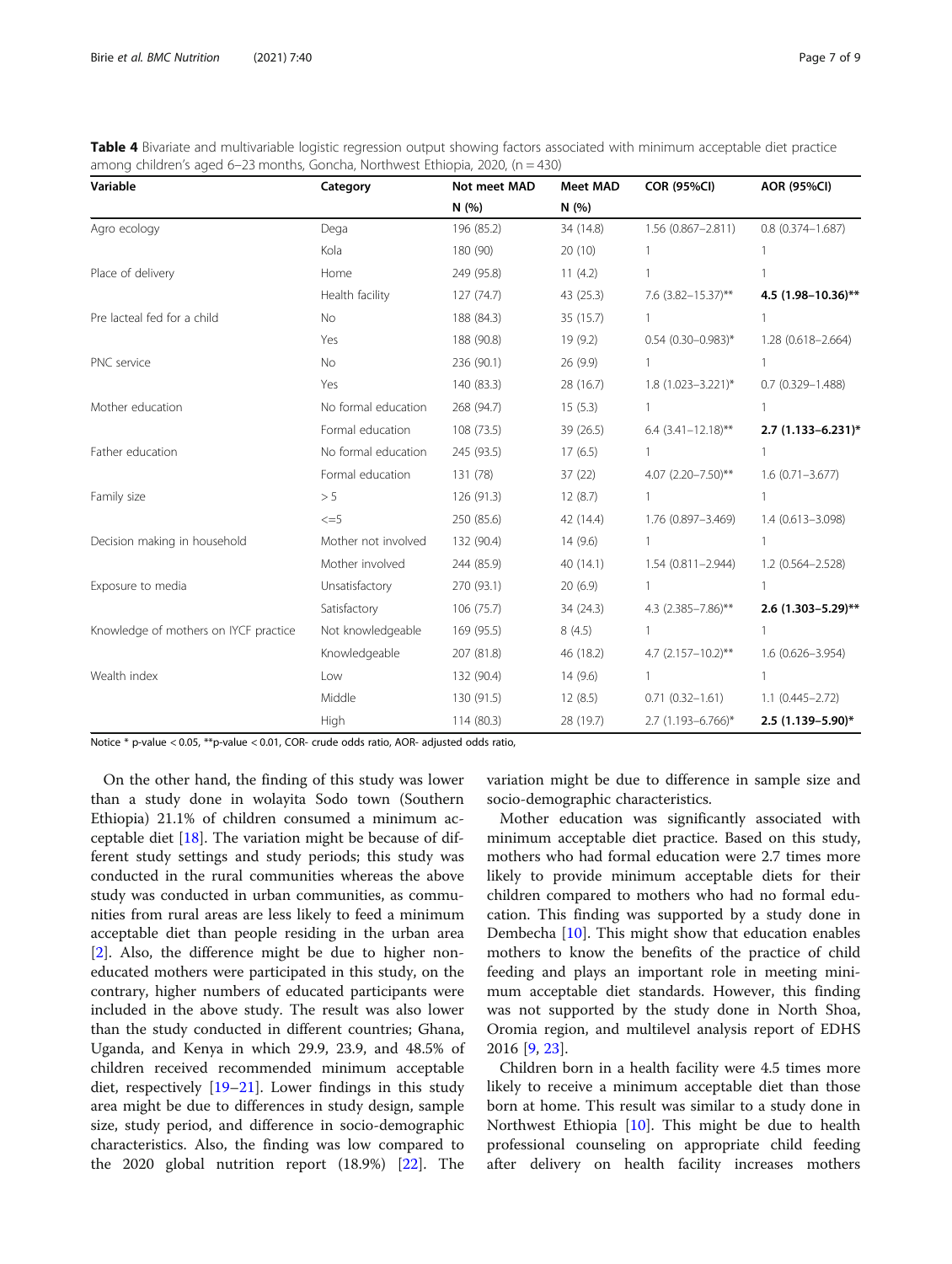awareness on practice of minimum acceptable diet; Hence mother's awareness on appropriate child feeding practice who got from health professionals have had a better child feeding practices than their counterparts  $[17]$  $[17]$ .

Children whose mothers were exposed to media i.e. watched television, listen to the radio every day or once a week, has 2.6 times more likely to meet the minimum acceptable diet than those children of mothers who watched television and listen to the radio less than once a week or not at all. This finding was similar to other findings in North Shoa, Oromia region, and multi-level analysis report of EDHS 2016 [\[9](#page-8-0), [23\]](#page-8-0). This might be because the currently Ethiopian ministry of health and its partners promote child feeding practices through radio, television, and family health cards. This might enhance the mother's awareness of feeding a minimum acceptable diet to their children. Also, this might be because mothers who have been exposed to the media have had better opportunities to access information on appropriate child feeding practices. This could improve the mother's capacity to challenge unfavorable information towards child feeding practices in the community and increase appropriate child feeding habits. On the other hand, this finding was not supported by the study conducted in Dembecha [[10\]](#page-8-0).

Children born from mothers with a high wealth index were 2.5 times more likely to receive the recommended minimum acceptable diet than children born from mothers with a low wealth index. This result was nearly similar to a study done in the Philippines [\[24\]](#page-8-0), in which children born from mothers in the middle wealth index were more likely to meet the minimum acceptable diet compared to those children born from mothers in the poorest wealth index, The possible explanation of this significant association might be due to the limited food purchasing power to provide diversified diet to their children in peoples with lower wealth index, and also mothers in high wealth index were more likely provide nutritious food to their children compared to mothers from low wealth index households who were more focus on the quantity of food [[11](#page-8-0)]. This finding was not supported by other studies conducted in Dembecha, North Shoa, and the multilevel analysis report of EDHS 2016 [\[9](#page-8-0), [10,](#page-8-0) [23\]](#page-8-0).

#### Limitation

This study only measures the diversity and frequency of foods given for children aged 6–23 months, but it is important to include the quantity of foods given for the child. Even if children who were sick were excluded, there might be children who were not known to sick or not sick in the previous one week, but who lost their appetite during data collection time, which could underestimate our finding. This study didn't consider seasonal variations during the data collection period, which might be affected feeding habits especially food diversity be affected.

# Conclusion

Minimum acceptable diet practice among children aged 6–23 months in the study area was low, almost one from eight children meet the recommended minimum criteria. So, child feeding practices in the study area were not achieved the national infant and young child feeding recommendation. Determinant Factors that significantly affect meeting of minimum acceptable diet practice were the educational status of the mother, place of delivery, exposure to media, and household wealth index. This implies that the problems are range from individual to household level, and even may go through at large in the community level.

#### Abbreviations

AOR: Adjusted Odd Ratio; COR: Crude Odd Ratio; EDHS: Ethiopian Demographic Health Survey; IYCF: Infant and young children feeding; MAD: Minimum Acceptable Diet; SPSS: Statistical Package for Social Science; UNICF: United Nations International Children Fund; WHO: World Health **Organization** 

#### Acknowledgments

First of all, we would like to thank Hawassa University College of medicine and health science department of Midwifery for giving the chance to conduct this research. Also, our acknowledgment goes to Goncha woreda health office and health extension workers who are working in selected Keble's. Our thanks also go to data collectors, supervisors, and study participants.

#### Authors' contributions

Bamlaku Birie: Conceptualization, Development, and design of methodology entering data into computer software, data analysis, writing original draft, preparing the manuscript. Andargachew Kassa: Development and design of methodology, data analysis, Supervision, editing, read and approved the final manuscript. Emnet Kebede: Development and design of methodology, data analysis, supervision, writing original draft, read and approved the final manuscript. Bezabih Terefe: Development and design of methodology, data analysis, and preparing the manuscript.

#### Funding

Hawassa University.

#### Availability of data and materials

The datasets used during the current study are available from corresponding authors when reasonably desired.

### Declarations

#### Ethics approval and consent to participate

Ethical clearance was obtained from the Institutional Review Board of Hawassa University, College of Medicine and Health Sciences with reference No IRB/090/12. Permission letter was obtained from Hawassa University, College of Medicine and Health Sciences, department of midwifery and submitted to Goncha woreda administration and health offices. Informed consent was taken from the mothers. All methods were performed by the institutional guidelines.

#### Consent for publication

Not applicable.

#### Competing interests

The authors declared that no competing interests exist.